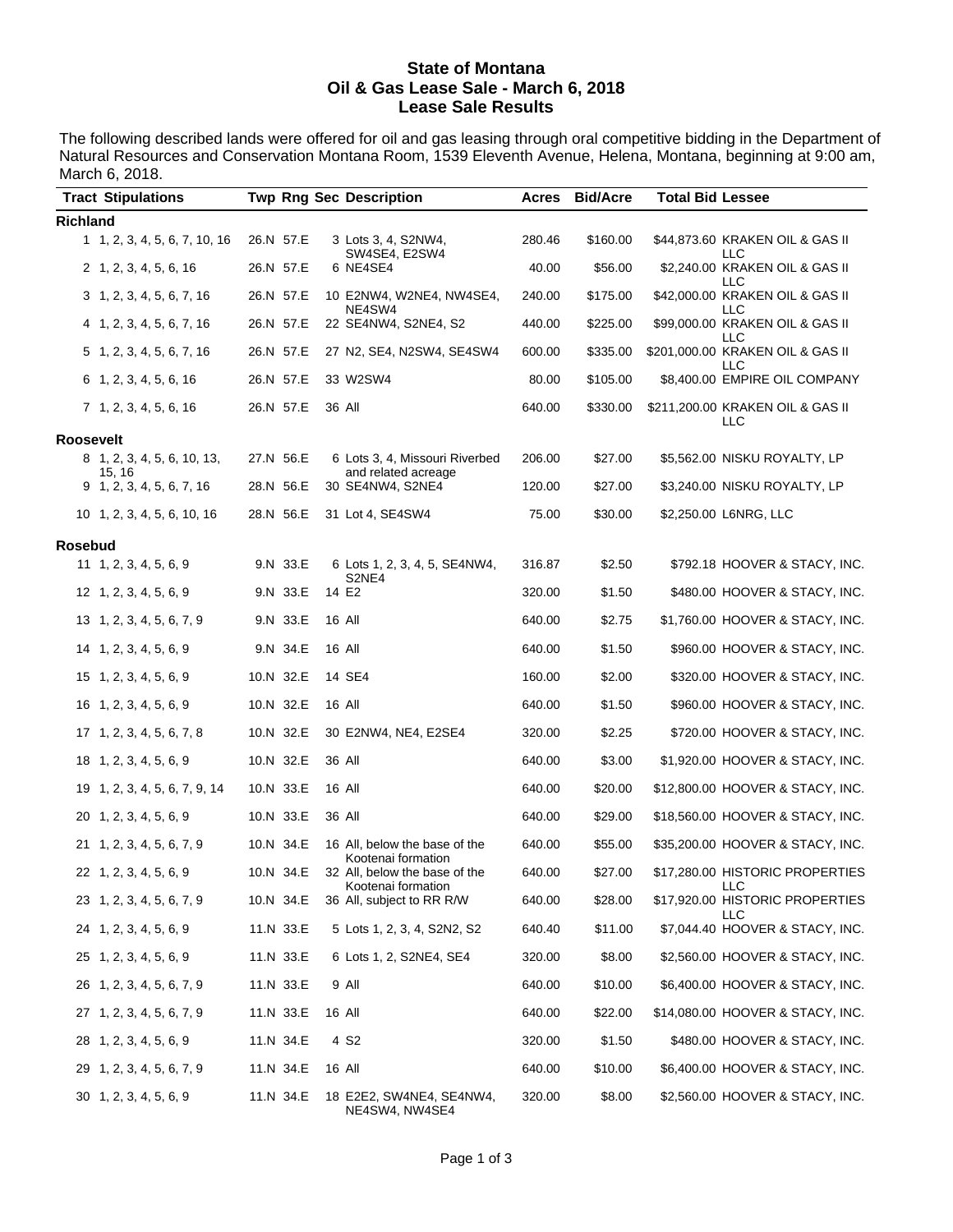|                 | <b>Tract Stipulations</b>   |           | <b>Twp Rng Sec Description</b>                                                                    | <b>Acres</b> | <b>Bid/Acre</b> | <b>Total Bid Lessee</b>                                         |
|-----------------|-----------------------------|-----------|---------------------------------------------------------------------------------------------------|--------------|-----------------|-----------------------------------------------------------------|
| Rosebud         |                             |           |                                                                                                   |              |                 |                                                                 |
|                 | 31 1, 2, 3, 4, 5, 6, 7, 9   | 11.N 34.E | 31 Lots 1, 2, 3, 4, E2, E2W2,<br>below the base of the<br>Cretaceous (3rd Cat Creek)<br>formation | 629.08       | \$62.00         | \$39,002.96 HOOVER & STACY, INC.                                |
|                 | 32 1, 2, 3, 4, 5, 6, 7, 9   | 11.N 34.E | 36 All                                                                                            | 640.00       | \$22.00         | \$14,080.00 HOOVER & STACY, INC.                                |
|                 | 33 1, 2, 3, 4, 5, 6, 9      | 12.N 32.E | 12 E2                                                                                             | 320.00       | \$1.50          | \$480.00 HOOVER & STACY, INC.                                   |
|                 | 34 1, 2, 3, 4, 5, 6, 9      | 12.N 32.E | 16 All                                                                                            | 640.00       | \$1.50          | \$960.00 HOOVER & STACY, INC.                                   |
|                 | 35 1, 2, 3, 4, 5, 6, 9      | 12.N 32.E | 26 N <sub>2</sub>                                                                                 | 320.00       | \$1.50          | \$480.00 HOOVER & STACY, INC.                                   |
|                 | 36 1, 2, 3, 4, 5, 6, 9      | 12.N 32.E | 28 S <sub>2</sub>                                                                                 | 320.00       | \$1.50          | \$480.00 HOOVER & STACY, INC.                                   |
|                 | 37 1, 2, 3, 4, 5, 6, 7, 9   | 12.N 32.E | 36 All                                                                                            | 640.00       | \$10.00         | \$6,400.00 HOOVER & STACY, INC.                                 |
|                 | 38 1, 2, 3, 4, 5, 6, 9      | 12.N 33.E | <b>16 All</b>                                                                                     | 640.00       | \$14.00         | \$8,960.00 HOOVER & STACY, INC.                                 |
|                 | 39 1, 2, 3, 4, 5, 6, 7, 9   | 12.N 33.E | 31 Lots 11-30                                                                                     | 834.02       | \$15.00         | \$12,510.30 HOOVER & STACY, INC.                                |
|                 | 40 1, 2, 3, 4, 5, 6, 7, 9   | 12.N 33.E | 31 Lots 1-10, NE4, E2NW4,<br>below the base of the Tyler<br>formation                             | 618.08       | \$15.00         | \$9,271.20 HOOVER & STACY, INC.                                 |
|                 | 41 1, 2, 3, 4, 5, 6, 7, 9   | 12.N 33.E | 36 Lots 1-24, N2                                                                                  | 1244.52      | \$21.00         | \$26,134.92 HOOVER & STACY, INC.                                |
|                 | 42 1, 2, 3, 4, 5, 6, 7, 9   | 12.N 34.E | 16 All                                                                                            | 640.00       | \$10.00         | \$6,400.00 HOOVER & STACY, INC.                                 |
|                 | 43 1, 2, 3, 4, 5, 6, 7, 9   | 12.N 34.E | 30 E2                                                                                             | 320.00       | \$1.50          | \$480.00 HOOVER & STACY, INC.                                   |
|                 | 44 1, 2, 3, 4, 5, 6, 7, 9   | 12.N 34.E | 31 Lots 1, 2, 3, 4, E2                                                                            | 377.68       | \$1.50          | \$566.52 HOOVER & STACY, INC.                                   |
|                 | 45 1, 2, 3, 4, 5, 6, 7, 9   | 12.N 34.E | 36 All                                                                                            | 640.00       | \$10.00         | \$6,400.00 HOOVER & STACY, INC.                                 |
|                 | 46 1, 2, 3, 4, 5, 6, 9      | 13.N 32.E | 34 W2                                                                                             | 320.00       | \$1.50          | \$480.00 HOOVER & STACY, INC.                                   |
|                 | 47 1, 2, 3, 4, 5, 6, 7, 9   | 13.N 32.E | 36 All                                                                                            | 640.00       | \$10.00         | \$6,400.00 HOOVER & STACY, INC.                                 |
| <b>Sheridan</b> |                             |           |                                                                                                   |              |                 |                                                                 |
|                 | 48 1, 2, 3, 4, 5, 6, 16     | 36.N 55.E | 36 All                                                                                            | 640.00       | \$1.75          | \$1,120.00 NISKU ROYALTY, LP                                    |
|                 | 49 1, 2, 3, 4, 5, 6, 16     | 36.N 57.E | 36 All                                                                                            | 640.00       | \$1.75          | \$1,120.00 NISKU ROYALTY, LP                                    |
|                 | 50 1, 2, 3, 4, 5, 6, 11, 16 | 37.N 56.E | 36 All                                                                                            | 640.00       | \$1.75          | \$1,120.00 NISKU ROYALTY, LP                                    |
|                 | 51 1, 2, 3, 4, 5, 6, 11, 16 | 37.N 57.E | 36 All                                                                                            | 640.00       | \$1.75          | \$1,120.00 NISKU ROYALTY, LP                                    |
| <b>Toole</b>    |                             |           |                                                                                                   |              |                 |                                                                 |
|                 | 52 1, 2, 3, 4, 5, 6, 7, 12  | 35.N 3.W  | 36 All, less 0.24 acre patented                                                                   | 639.76       | \$1.50          | \$959.64 FARLEIGH OIL                                           |
|                 | 53 1, 2, 3, 4, 5, 6, 7, 11  | 37.N 3.W  | RR R/W in NW4NW4<br>36 All                                                                        | 640.00       | \$1.50          | <b>PROPERTIES</b><br>\$960.00 FARLEIGH OIL<br><b>PROPERTIES</b> |

\* Part or all of tract is not state-owned surface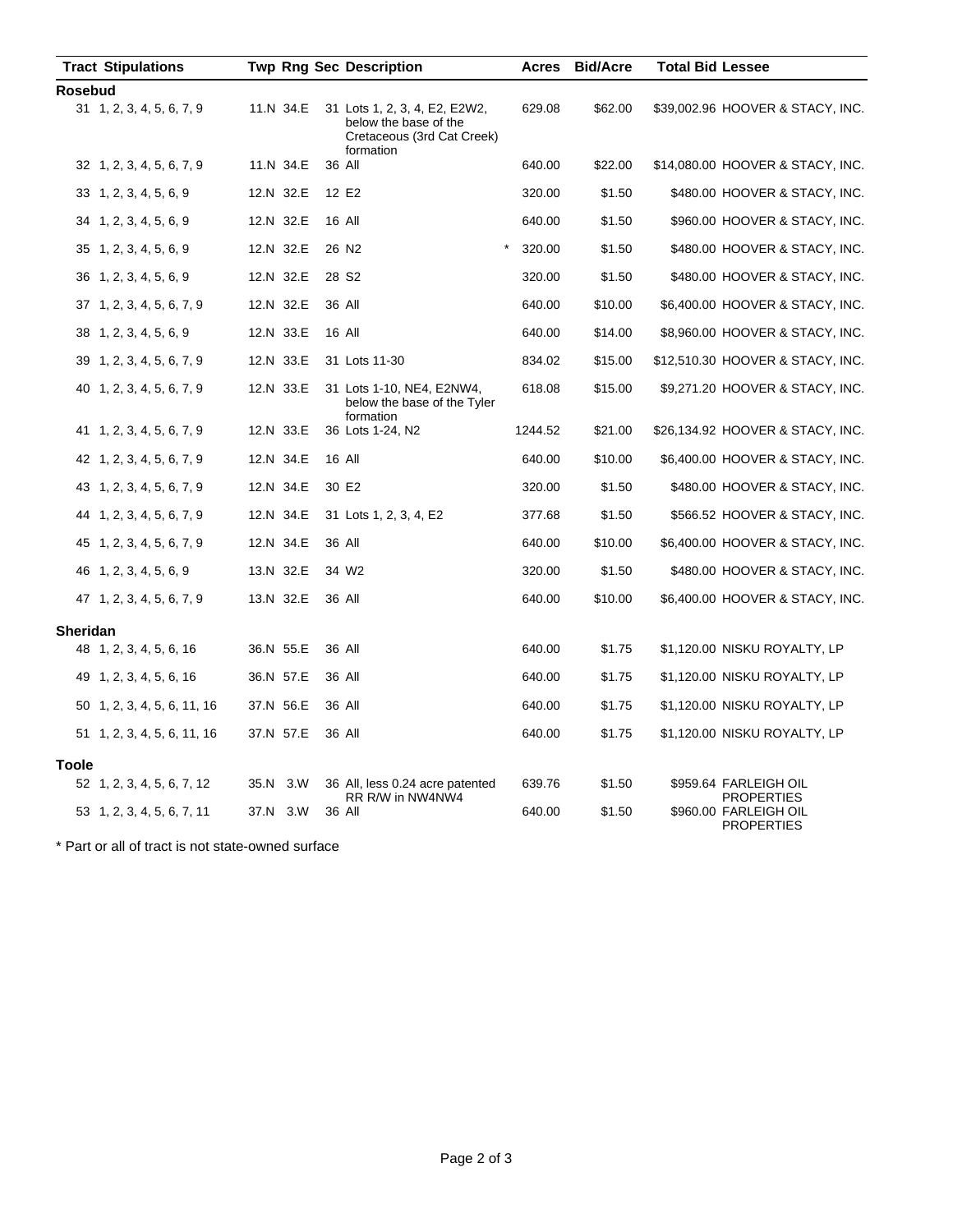# **Summary by Lessor**

|                                             | <b>Total Acres</b> | <b>Total Tracts</b> |
|---------------------------------------------|--------------------|---------------------|
| Dept. of Natural Resources and Conservation | 26.741.87          |                     |

# **Oil and Gas Lease Sale Summary**

| <b>Total Tracts</b>         | 53           |
|-----------------------------|--------------|
| <b>Total Acres</b>          | 26,741.87    |
| <b>Total Bid Revenue</b>    | \$914.847.72 |
| <b>Average Bid Per Acre</b> | \$34.21      |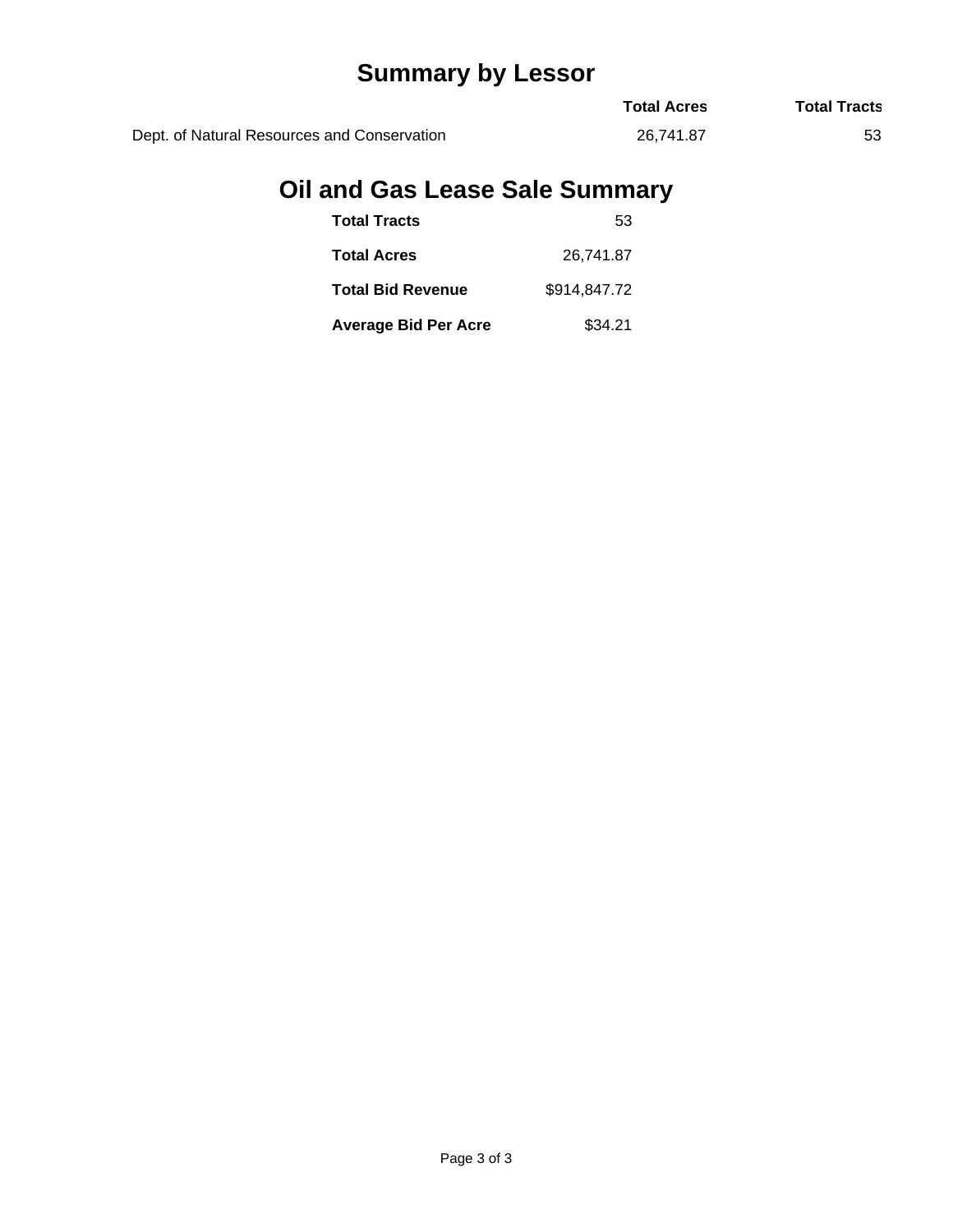#### **State of Montana Oil & Gas Lease Sale - March 6, 2018 Stipulations**

- 1 Lessee shall notify and obtain approval from the Department's Trust Land Management Division (TLMD) prior to constructing well pads, roads, power lines, and related facilities that may require surface disturbance on the tract. Lessee shall comply with any mitigation measures stipulated in TLMD's approval.
- 2 Prior to the drilling of any well on or into the lease premises, lessee shall send one copy of the well prognosis, including Form 22 "Application for Permit" to the Department's Trust Land Management Division (TLMD). After a well is drilled and completed, lessee shall send one copy of all logs run, Form 4A "Completion Report", and geologic report to TLMD. A copy of Form 2 "Sundry Notice and Report of Wells" or other appropriate Board of Oil and Gas Conservation form shall be sent to TLMD whenever any subsequent change in well status or operator is intended or has occurred. Lessee shall also notify and obtain approval from the TLMD prior to plugging a well on the lease premises.

Issuance of this lease in no way commits the Land Board to approval of coal bed methane production on this lease. Any coal bed methane extraction wells would require subsequent review and approval by the board.

- 3 The TLMD will complete an initial review for cultural resources and, where applicable, paleontological resources of the area intended for disturbance and may require a resources inventory. Based on the results of the inventory, the TLMD may restrict surface activity for the purpose of protecting significant resources located on the lease premises.
- 4 The lessee shall be responsible for controlling any noxious weeds introduced by lessee's activity on State-owned land and shall prevent or eradicate the spread of those noxious weeds onto land adjoining the lease premises. The lessee's methods of control shall be reviewed and approved by the Department's Unit Office that has jurisdiction for that locale.
- 5 The definitions of "oil" and "gas" provided in 82-1-111, MCA, do not apply to this lease for royalty calculation purposes.
- 6 If the State does not own the surface, the lessee must contact the owner of the surface in writing at least 30 days prior to any surface activity. A copy of the correspondence shall be sent to TLMD.
- 7 Due to unstable soil conditions on this tract and/or topography that is rough and/or steep, surface use may be restricted or denied. Seismic activity may be restricted to poltershots.
- 8 This lease is located within designated sage grouse general habitat. Proposed activities are subject to, and shall comply with, all provisions, stipulations and mitigation requirements of the Montana Sage Grouse Habitat Conservation Strategy, as implemented by Governor's Executive Orders 10-2014, 12-2015, and amendments thereto. Contact the TLMD prior to preparing a project proposal.
- 9 This lease is located within designated sage grouse core habitat. Proposed activities are subject to, and shall comply with, all provisions, stipulations and mitigation requirements of the Montana Sage Grouse Habitat Conservation Strategy, as implemented by Governor's Executive Orders 10-2014, 12-2015, and amendments thereto. Contact the TLMD prior to preparing a project proposal.
- 10 Unless otherwise approved by the Department in writing, wells and related surface infrastructure, including new road construction, are prohibited within 1/2 mile of the centerline of a navigable river, lake or reservoir, and within 1/4 mile of direct perennial tributary streams of navigable waterways, on or adjacent to the tract. No surface occupancy is allowed within the bed of a river, stream, lake or reservoir, islands and accretions or abandoned channels.
- 11 Due to the floodplain/wetlands area(s), surface use may be restricted or denied.
- 12 Any activity within 1/8 mile of the river, stream, floodplain, or lake/reservoir on or adjacent to this tract must be approved in writing by the TLMD prior to commencement. No surface occupancy is allowed within the bed of the river and/or stream, abandoned channels, the bed of the lake/reservoir, or on islands and accretions associated with the river, stream, or lake/reservoir.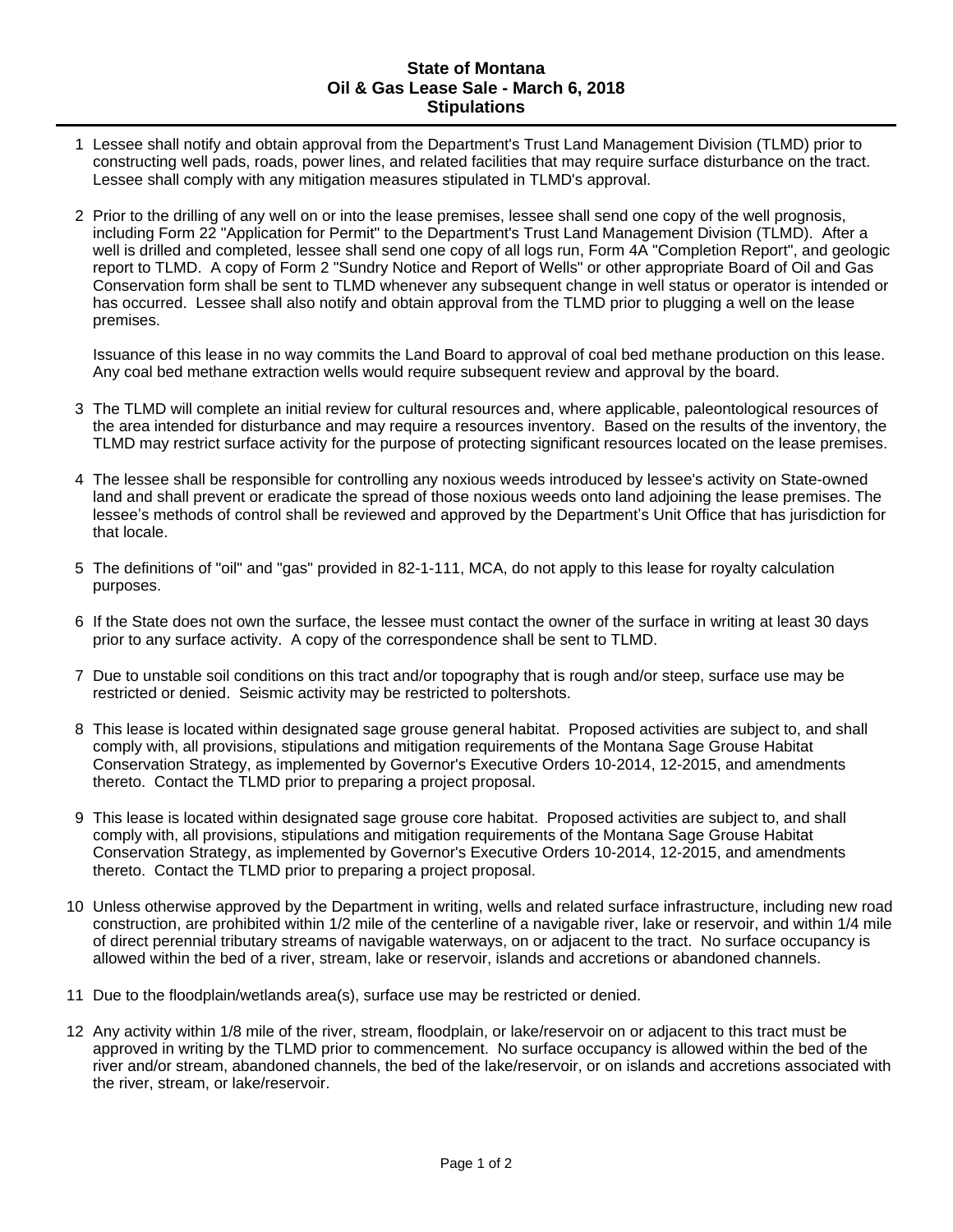- 13 This tract contains navigable riverbeds. No surface occupancy is allowed within the bed of the navigable river, abandoned channels, or on islands and accretions. In addition, upon completion of a successful well, where river title is disputed, the lessee will file an interpleader action under Rule 22, M.R.Civ.P. in the Montana District Court, or other court having jurisdiction, in which the leased lands are located for all acreage within the lease in which the title is disputed. The lessee shall name all potential royalty claimants as defendants.
- 14 No surface occupancy of the cemetery site is permitted without written approval of TLMD.
- 15 If the lessee completes a successful oil and/or gas well, and if land title is disputed, the lessee shall fund professional land surveys as needed to determine the location and acreage encompassed by the spacing and/or pooling unit and the state lease acreage within that unit. Surveys shall be conducted by a licensed land surveyor acceptable to the Department, and shall be prepared pursuant to survey requirements provided by the Department.
- 16 If whooping cranes are observed on-site, construction and/or maintenance activities shall be suspended until birds leave the area.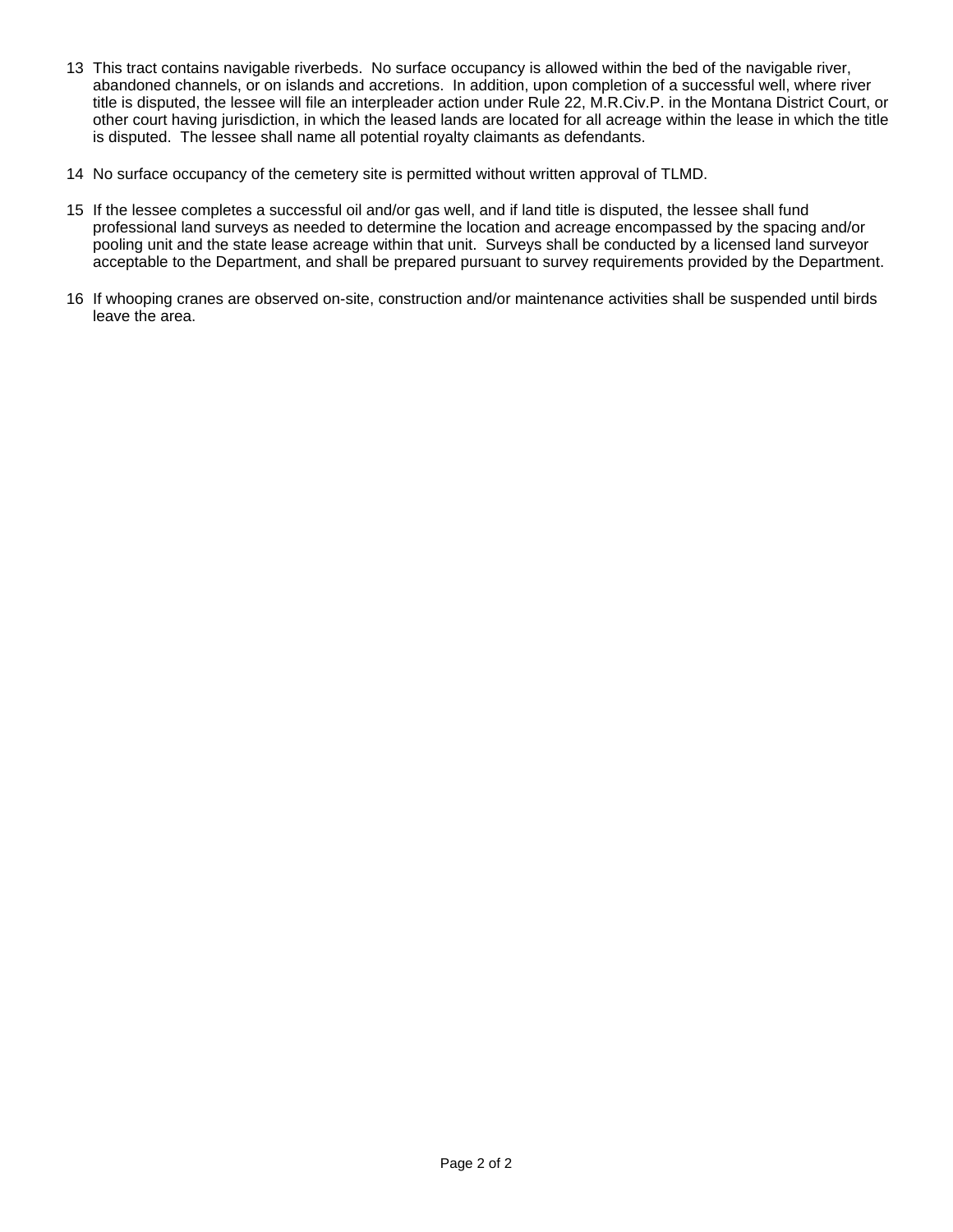#### **State of Montana Oil & Gas Lease Sale - March 6, 2018 Applicant List**

|                  |              |              |                   | <b>Tract Twp Rng Sec Description</b>             |   | <b>Acres Applicant</b>      |  |  |  |  |  |
|------------------|--------------|--------------|-------------------|--------------------------------------------------|---|-----------------------------|--|--|--|--|--|
| <b>Richland</b>  |              |              |                   |                                                  |   |                             |  |  |  |  |  |
|                  |              | 1 26.N 57.E  |                   | 3 Lots 3, 4, S2NW4, SW4SE4, E2SW4                |   | 280.46 L6NRG, LLC           |  |  |  |  |  |
|                  |              | 2 26.N 57.E  |                   | 6 NE4SE4                                         |   | 40.00 L6NRG, LLC            |  |  |  |  |  |
|                  | 3 26.N 57.E  |              |                   | 10 E2NW4, W2NE4, NW4SE4, NE4SW4                  |   | 240.00 L6NRG, LLC           |  |  |  |  |  |
|                  | 4 26.N 57.E  |              |                   | 22 SE4NW4, S2NE4, S2                             |   | 440.00 EMPIRE OIL COMPANY   |  |  |  |  |  |
|                  | 5 26.N 57.E  |              |                   | 27 N2, SE4, N2SW4, SE4SW4                        |   | 600.00 EMPIRE OIL COMPANY   |  |  |  |  |  |
|                  | 6 26.N 57.E  |              |                   | 33 W2SW4                                         |   | 80.00 L6NRG, LLC            |  |  |  |  |  |
|                  | 7 26.N 57.E  |              | 36 All            |                                                  |   | 640.00 L6NRG, LLC           |  |  |  |  |  |
| <b>Roosevelt</b> |              |              |                   |                                                  |   |                             |  |  |  |  |  |
|                  | 8 27.N 56.E  |              |                   | 6 Lots 3, 4, Missouri Riverbed and related       |   | 206.00 L6NRG, LLC           |  |  |  |  |  |
|                  |              |              |                   | acreage                                          |   |                             |  |  |  |  |  |
|                  | 9 28.N 56.E  |              |                   | 30 SE4NW4, S2NE4                                 |   | 120.00 L6NRG, LLC           |  |  |  |  |  |
|                  |              | 10 28.N 56.E |                   | 31 Lot 4, SE4SW4                                 |   | 75.00 L6NRG, LLC            |  |  |  |  |  |
| <b>Rosebud</b>   |              |              |                   |                                                  |   |                             |  |  |  |  |  |
|                  | 11 9.N 33.E  |              |                   | 6 Lots 1, 2, 3, 4, 5, SE4NW4, S2NE4              |   | 316.87 HOOVER & STACY, INC. |  |  |  |  |  |
| 12 <sub>2</sub>  |              | 9.N 33.E     | 14 E2             |                                                  |   | 320.00 HOOVER & STACY, INC. |  |  |  |  |  |
| 13 <sup>13</sup> |              | 9.N 33.E     | 16 All            |                                                  |   | 640.00 HOOVER & STACY, INC. |  |  |  |  |  |
| 14               |              | 9.N 34.E     | 16 All            |                                                  |   | 640.00 HOOVER & STACY, INC. |  |  |  |  |  |
|                  | 15 10.N 32.E |              |                   | 14 SE4                                           |   | 160.00 HOOVER & STACY, INC. |  |  |  |  |  |
|                  | 16 10.N 32.E |              | 16 All            |                                                  |   | 640.00 HOOVER & STACY, INC. |  |  |  |  |  |
|                  | 17 10.N 32.E |              |                   | 30 E2NW4, NE4, E2SE4                             |   | 320.00 HOOVER & STACY, INC. |  |  |  |  |  |
|                  | 18 10.N 32.E |              | 36 All            |                                                  |   | 640.00 HOOVER & STACY, INC. |  |  |  |  |  |
|                  | 19 10.N 33.E |              | 16 All            |                                                  |   | 640.00 HOOVER & STACY, INC. |  |  |  |  |  |
|                  | 20 10.N 33.E |              | 36 All            |                                                  |   | 640.00 HOOVER & STACY, INC. |  |  |  |  |  |
|                  | 21 10.N 34.E |              |                   | 16 All, below the base of the Kootenai formation |   | 640.00 HOOVER & STACY, INC. |  |  |  |  |  |
|                  | 22 10.N 34.E |              |                   | 32 All, below the base of the Kootenai formation |   | 640.00 HOOVER & STACY, INC. |  |  |  |  |  |
|                  | 23 10.N 34.E |              |                   | 36 All, subject to RR R/W                        |   | 640.00 HOOVER & STACY, INC. |  |  |  |  |  |
|                  | 24 11.N 33.E |              |                   | 5 Lots 1, 2, 3, 4, S2N2, S2                      |   | 640.40 HOOVER & STACY, INC. |  |  |  |  |  |
|                  | 25 11.N 33.E |              |                   | 6 Lots 1, 2, S2NE4, SE4                          |   | 320.00 HOOVER & STACY, INC. |  |  |  |  |  |
|                  | 26 11.N 33.E |              |                   | 9 All                                            |   | 640.00 HOOVER & STACY, INC. |  |  |  |  |  |
|                  | 27 11.N 33.E |              | 16 All            |                                                  |   | 640.00 HOOVER & STACY, INC. |  |  |  |  |  |
|                  | 28 11.N 34.E |              |                   | 4 S <sub>2</sub>                                 |   | 320.00 HOOVER & STACY, INC. |  |  |  |  |  |
|                  | 29 11.N 34.E |              | 16 All            |                                                  |   | 640.00 HOOVER & STACY, INC. |  |  |  |  |  |
|                  | 30 11.N 34.E |              |                   | 18 E2E2, SW4NE4, SE4NW4, NE4SW4, NW4SE4          |   | 320.00 HOOVER & STACY, INC. |  |  |  |  |  |
|                  | 31 11.N 34.E |              |                   | 31 Lots 1, 2, 3, 4, E2, E2W2, below the base of  |   | 629.08 HOOVER & STACY, INC. |  |  |  |  |  |
|                  |              |              |                   | the Cretaceous (3rd Cat Creek) formation         |   |                             |  |  |  |  |  |
|                  | 32 11.N 34.E |              | 36 All            |                                                  |   | 640.00 HOOVER & STACY, INC. |  |  |  |  |  |
|                  | 33 12.N 32.E |              | 12 E2             |                                                  |   | 320.00 HOOVER & STACY, INC. |  |  |  |  |  |
|                  | 34 12.N 32.E |              | 16 All            |                                                  |   | 640.00 HOOVER & STACY, INC. |  |  |  |  |  |
|                  | 35 12.N 32.E |              |                   | 26 N <sub>2</sub>                                |   | 320.00 HOOVER & STACY, INC. |  |  |  |  |  |
|                  | 36 12.N 32.E |              | 28 S <sub>2</sub> |                                                  |   | 320.00 HOOVER & STACY, INC. |  |  |  |  |  |
|                  | 37 12.N 32.E |              | 36 All            |                                                  |   | 640.00 HOOVER & STACY, INC. |  |  |  |  |  |
|                  | 38 12.N 33.E |              | 16 All            |                                                  |   | 640.00 HOOVER & STACY, INC. |  |  |  |  |  |
|                  | 39 12.N 33.E |              |                   | 31 Lots 11-30                                    |   | 834.02 HOOVER & STACY, INC. |  |  |  |  |  |
|                  | 40 12.N 33.E |              |                   | 31 Lots 1-10, NE4, E2NW4, below the base of the  |   | 618.08 HOOVER & STACY, INC. |  |  |  |  |  |
|                  | 41 12.N 33.E |              |                   | <b>Tyler formation</b><br>36 Lots 1-24, N2       |   | 1244.5 HOOVER & STACY, INC. |  |  |  |  |  |
|                  |              |              |                   |                                                  | 2 |                             |  |  |  |  |  |
|                  | 42 12.N 34.E |              | 16 All            |                                                  |   | 640.00 HOOVER & STACY, INC. |  |  |  |  |  |
|                  | 43 12.N 34.E |              | 30 E2             |                                                  |   | 320.00 HOOVER & STACY, INC. |  |  |  |  |  |
|                  | 44 12.N 34.E |              |                   | 31 Lots 1, 2, 3, 4, E2                           |   | 377.68 HOOVER & STACY, INC. |  |  |  |  |  |
|                  | 45 12.N 34.E |              | 36 All            |                                                  |   | 640.00 HOOVER & STACY, INC. |  |  |  |  |  |
|                  | 46 13.N 32.E |              |                   | 34 W <sub>2</sub>                                |   | 320.00 HOOVER & STACY, INC. |  |  |  |  |  |
|                  | 47 13.N 32.E |              | 36 All            |                                                  |   | 640.00 HOOVER & STACY, INC. |  |  |  |  |  |
| <b>Sheridan</b>  |              |              |                   |                                                  |   |                             |  |  |  |  |  |
|                  | 48 36.N 55.E |              | 36 All            |                                                  |   | 640.00 EMPIRE OIL COMPANY   |  |  |  |  |  |
|                  | 49 36.N 57.E |              | 36 All            |                                                  |   | 640.00 EMPIRE OIL COMPANY   |  |  |  |  |  |
|                  | 50 37.N 56.E |              | 36 All            |                                                  |   | 640.00 EMPIRE OIL COMPANY   |  |  |  |  |  |
|                  | 51 37.N 57.E |              | 36 All            |                                                  |   | 640.00 EMPIRE OIL COMPANY   |  |  |  |  |  |
|                  |              |              |                   |                                                  |   |                             |  |  |  |  |  |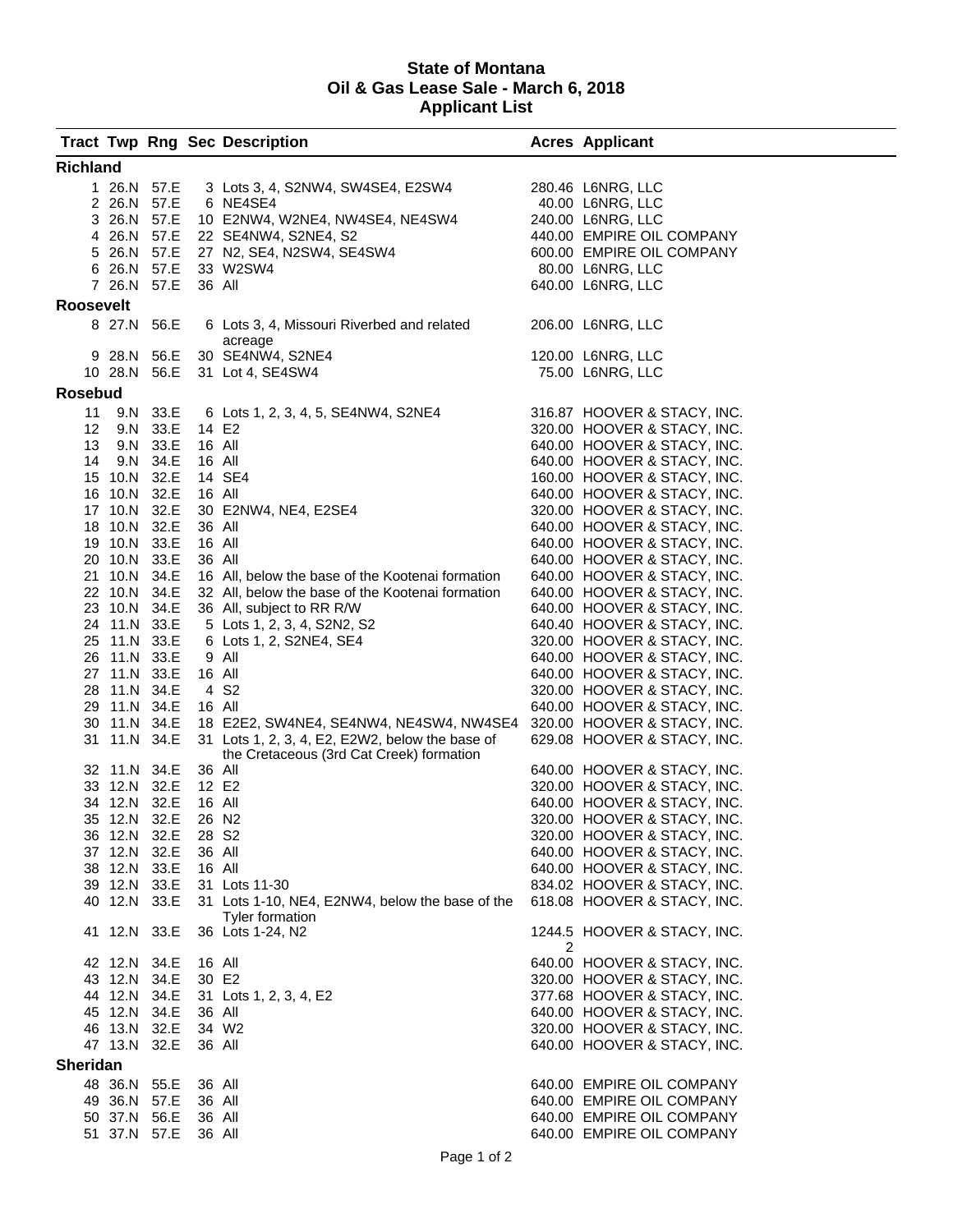|       |                    | <b>Tract Twp Rng Sec Description</b>                            | <b>Acres Applicant</b>         |
|-------|--------------------|-----------------------------------------------------------------|--------------------------------|
| Toole |                    |                                                                 |                                |
|       |                    | 52 35.N 3.W 36 All, less 0.24 acre patented RR R/W in<br>NW4NW4 | 639.76 FARLEIGH OIL PROPERTIES |
|       | 53 37.N 3.W 36 All |                                                                 | 640.00 FARLEIGH OIL PROPERTIES |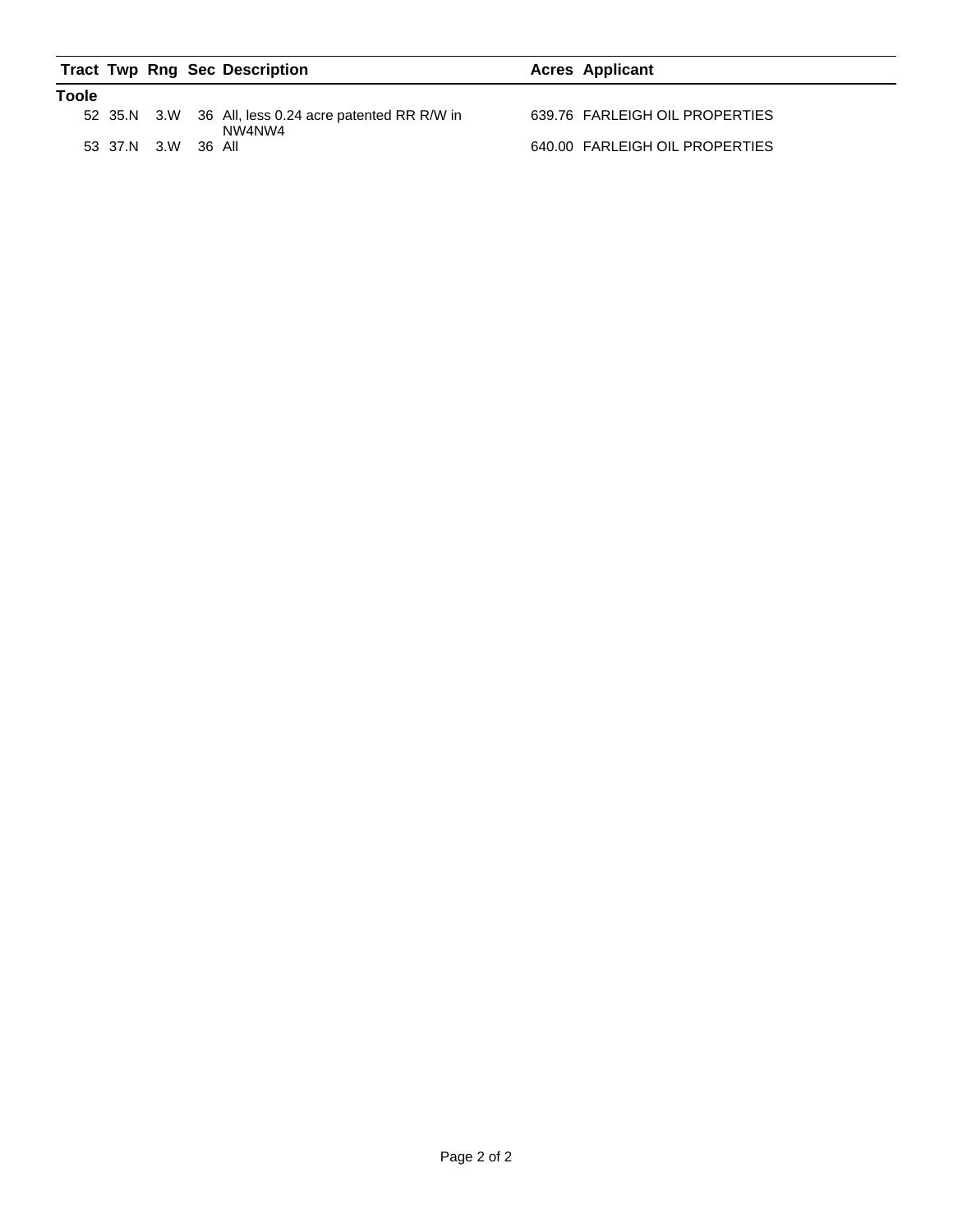#### **DEPARTMENT OF NATURAL RESOURCES AND CONSERVATION**

#### **P.O. Box 201601**

#### **Helena, Montana 59620-1601**

#### **The following is a list of oil and gas leases, which expired or terminated in December 2017.**

| <b>COUNTY</b>       | <b>TWP</b>   | <b>RNG</b>   | <b>SEC</b> | <b>DESCRIPTION</b>                                                              | <b>ACRES</b>     |
|---------------------|--------------|--------------|------------|---------------------------------------------------------------------------------|------------------|
|                     |              |              |            |                                                                                 |                  |
| <b>Blaine</b>       | 31 N         | 20 E         | 16         | All                                                                             | 640.00           |
|                     | 31 N         | 20 E         | 21         | $\mathsf{All}$                                                                  | 640.00           |
|                     | 31 N         | 21 E         | 16         | All                                                                             | 640.00           |
|                     | 31 N         | 21 E         | 22         | E <sub>2</sub>                                                                  | 320.00           |
|                     | 31 N         | 21 E         | 26         | W <sub>2</sub>                                                                  | 320.00           |
|                     | 31 N         | 21 E         | 27         | $\mathsf{All}$                                                                  | 640.00           |
|                     | 31 N         | 21 E         | 28         | N2NW4                                                                           | 80.00            |
|                     | 31 N         | 21 E         | 36         | $\mathsf{All}$                                                                  | 640.00           |
|                     | 34 N         | 19 E         | 35         | NW4NW4                                                                          | 40.00            |
|                     |              |              |            |                                                                                 |                  |
| <b>Dawson</b>       |              |              |            |                                                                                 |                  |
|                     | 13 N         | 55 E         | 16         | All                                                                             | 640.00           |
|                     |              |              |            |                                                                                 |                  |
| <b>Powder River</b> |              |              |            |                                                                                 |                  |
|                     | 7 S          | 51 E         | 36         | All                                                                             | 640.00           |
|                     |              |              |            |                                                                                 |                  |
| <b>Richland</b>     |              |              |            |                                                                                 |                  |
|                     | 22 N         | 58 E         | 34         | NW4                                                                             | 160.00           |
|                     | 24 N         | 51 E         | 20         | S <sub>2</sub>                                                                  | 320.00           |
|                     | 25 N         | 51 E         | 16         | $\mathsf{All}$                                                                  | 640.00           |
|                     | 27 N         | 54 E         | 25         | S2SE4                                                                           | 80.00            |
|                     |              |              |            |                                                                                 |                  |
| Sheridan            |              |              |            |                                                                                 |                  |
|                     | 35 N<br>37 N | 57 E<br>55 E | 16<br>36   | All<br>$\mathsf{All}$                                                           | 640.00<br>640.00 |
|                     |              |              |            |                                                                                 |                  |
| <b>Toole</b>        |              |              |            |                                                                                 |                  |
|                     | 33 N         | 2 W          | 15         | E2, below the base of the Swift formation                                       | 320.00           |
|                     | 34 N         | 2 W          | 21         | SE4NW4, NW4NE4, N2S2, SE4SE4, SW4SW4, below the base                            | 320.00           |
|                     | 34 N         | 2 W          | 28         | of the Rierdon formation<br>NW4NW4, S2NW4, E2NE4, N2SE4, NE4SW4, below the base | 320.00           |
|                     |              |              |            | of the Rierdon formation                                                        |                  |
|                     | 35 N         | 4 W          | 34         | SW4NE4, E2E2, NW4SE4                                                            | 240.00           |